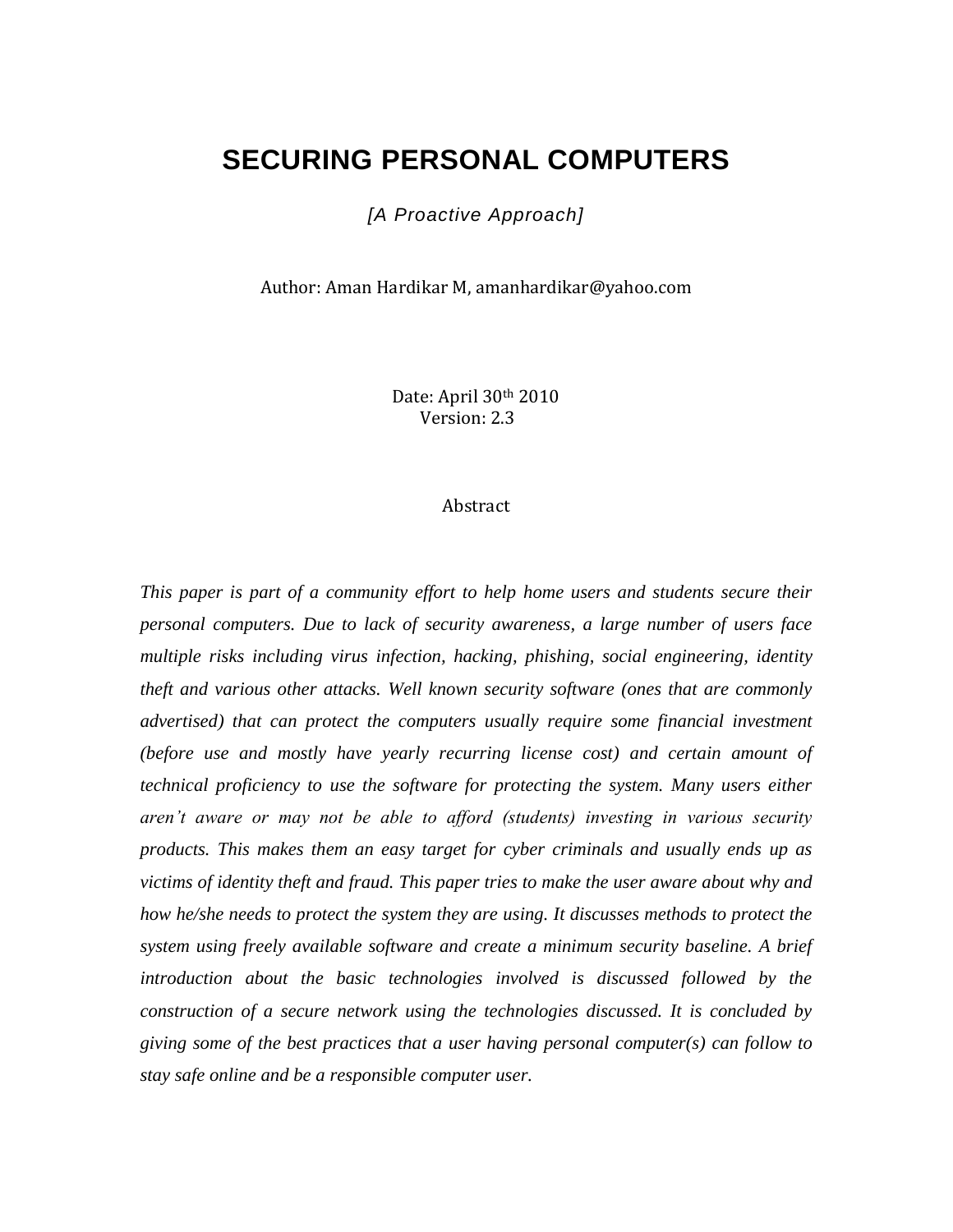# **1. Introduction**

### **1.1. Purpose of this paper**

The paper tries to explain the home users and students about what, why and how of securing the system. By these it tries to increase the awareness of the user about the various security issues that are required to protect their system from various threats. It talks about the basic set of tools or software that are required to secure their computers to a moderate level from viruses, hacking, identity theft and other threats. These tools mitigate majority of the threats that are faced by home users. Multiple other tools / software also exist that mitigate only a particular granular threat and advanced users might be interested in researching about them.

All the tools or software discussed in the paper are "FREE FOR PERSONAL USE". So, home users need not invest to procure and use the software mentioned. It is hoped that this paper would encourage the home users to secure their systems, in turn reducing the spread of viruses among peers and help avoid identity theft.

Most home users systems are infected by new viruses that are released every day. The average rate of new viruses or variants being released is currently at 1 every 1.5 seconds as reported by Trend Micro in the E-Crime Congress, UK 2010. The infected systems in turn are used for most of the malicious purposes on the internet, without their owner's knowledge. Though the majority of the home users have an antivirus software to protect their systems from these malware, they still end up getting infected. This is because the antivirus software is most often outdated or is an expired 3-month free / OEM version or has an invalid license. This affects the efficiency of the antivirus software in detecting malware and as a result, it most often does not function as expected or advertised.

The majority of the present attacks are through connection to the internet and are sophisticated enough to evade most of the traditional security tools. As there is no control on the information posted on the internet, any user visiting a web page with malicious scripts can get infected without their knowledge as the scripts are executed in the background by the browser performing evil activities.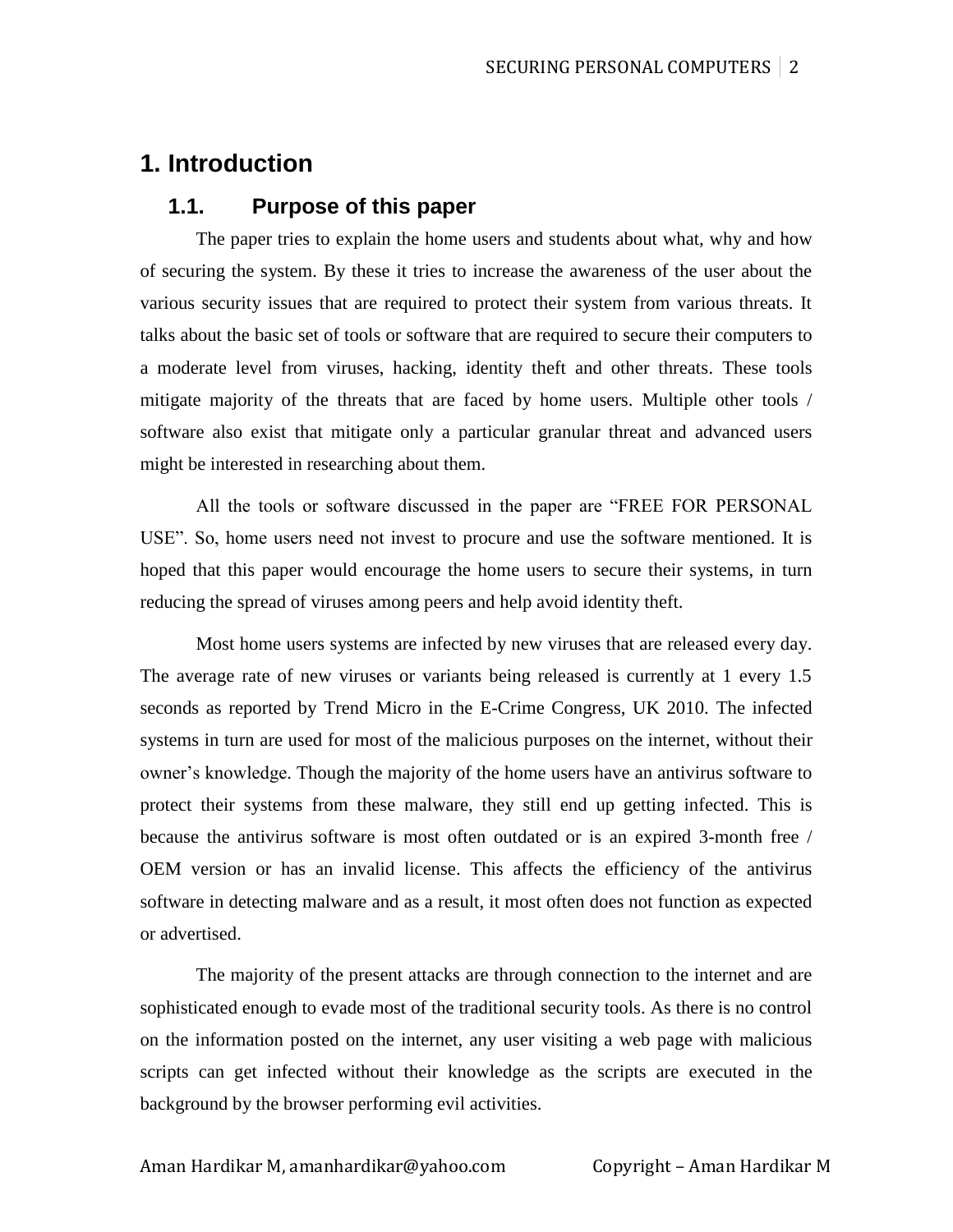Viruses and hacking nowadays have become so complex that simple antivirus software cannot protect the system from all these blended threats. We need to look at certain other tools or software to handle these threats and stay protected.

#### **1.2. Attacks/Risks for Home Computers**

The various attacks that are faced by home users are grouped into three categories, namely, **Malware, Hacking and Identity Theft**.

**Malware:** There are many types of malware, but for the sake of simplicity we will be referring to them as viruses. The numbers of new viruses being created are increasing exponentially. The risks from virus infection include corruption of files, slowing down of the system, annoying popup and theft of personal information (leading to identity theft). The biggest threat faced by infection of viruses is the exposure of the system to botnets (large network of compromised computers) that use them for malicious purposes like doing mass scale attacks on targets which include companies and governments, generating spam and storing illegal materials like pirated software and music, pornographic (including pedophilic) material that are available over the Internet without the owner's permission or knowledge.

**Hacking:** This attack mainly involves actively stealing credentials and taking control of accounts on websites, taking control of systems and either destroying or denying access to the original owner. This is now increasingly performed by using highly sophisticated scripts that are automatically executed when a web page is opened.

**Identity Theft:** Theft of any personal information that can be used to spoof the identity of the victim is known as Identity Theft. Social Engineering is a type of attack where the attacker convinces the victim to perform a particular action whose impact is not known to the victim. Examples include disclosure or theft of sensitive information by clicking a link or by talking. Phishing is a very popular attack mainly targeting e-banking customers. It involves luring customers into giving their credentials on an identical site. This most commonly involves an email sent to the customers asking for some action (like verification or updating of their account information) with a link to the imposter bank site.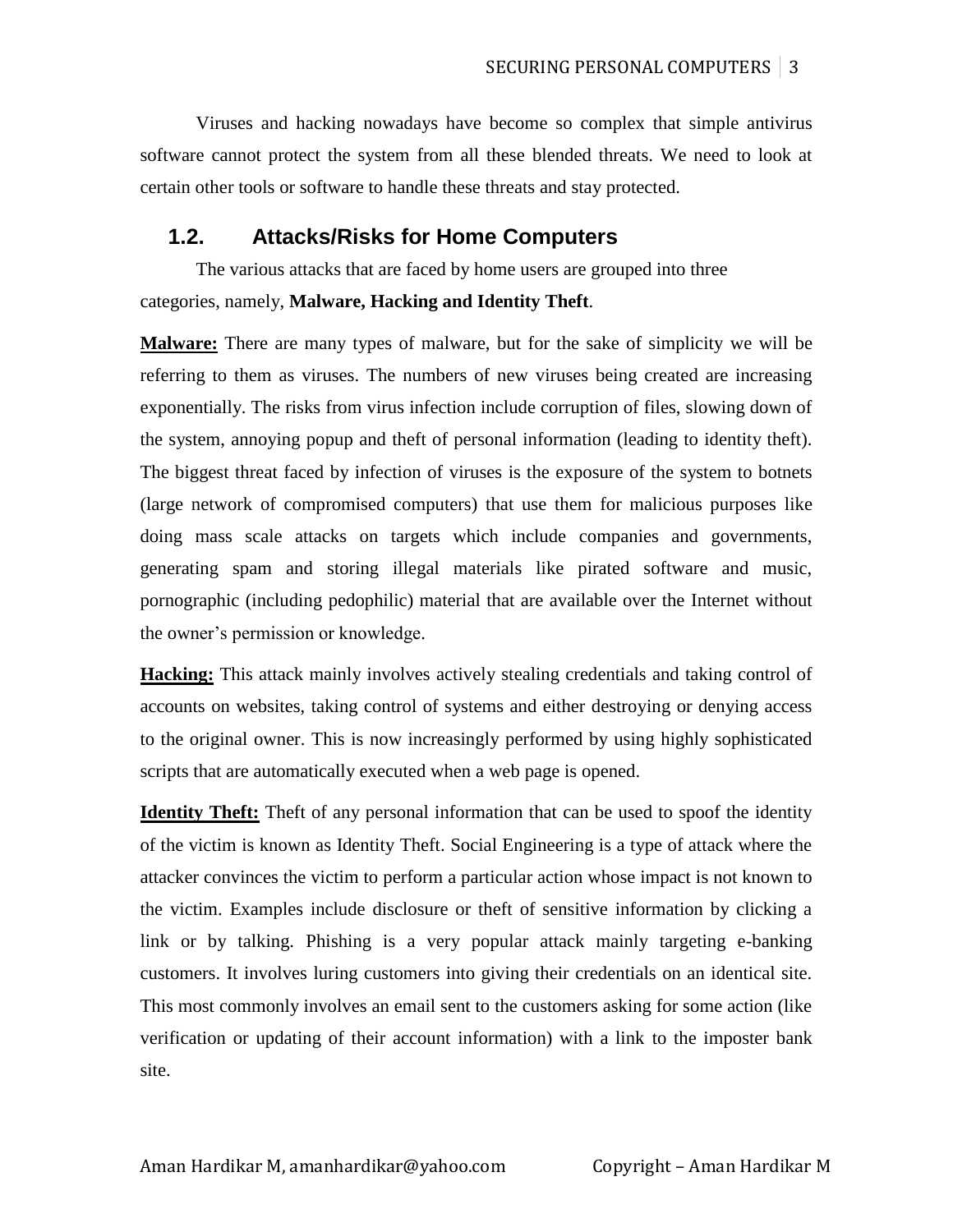## **2. The Basics**

Before going into how we can protect our home computers, let us first look at some of the basic technology that is used to secure our home computers.

### **2.1. Antivirus**

An ANTIVIRUS is a piece of software that detects and prevents any malicious program (virus or hacking tools) from infecting other files on the system. It helps the user in verifying whether a program or file is safe to be run on the system. It detects these malicious program using both the signature based and heuristics technologies. Heuristics is a technology that can identify a malicious program by its behavior and is a technology that is currently basic and is actively being developed at present.

Every malicious program can be identified uniquely by using a signature. This signature is generated by using part of a code in the program that distinguishes itself from others. If any program has this code present in it, it is identified as infected by the respective virus. Due to this reason, antivirus updates that contain all the signatures for the latest viruses are very important. If the signature of a virus is not present with the antivirus software, it might not be able to detect the malicious software. If there is no internet connectivity, manual update of signatures must be performed. All the vendors provide downloadable signature update files for performing manual update. The main reason why an update is required even when the system is not connected to internet is that viruses can also spread via the use of removable media such as USB flash drives, disks (CDs and DVDs) and hard disks. Most of the viruses create an autorun.inf file in the USB device that runs automatically when it is connected to a system. Through this they get executed on all the systems on which the USB is used. If the USB is used for document transfer to or from Internet (cyber cafes), there is a high probability that a new virus might have copied itself to the USB as the systems in the cyber cafes are generally fully exposed to the public and access is not controlled.

Most of the hardware vendors ship their systems with a pre-installed OS that also has a trial version of Antivirus software. Once the trial period is over, the software still works; but, it will not be allowed to get updates without paying for the license. While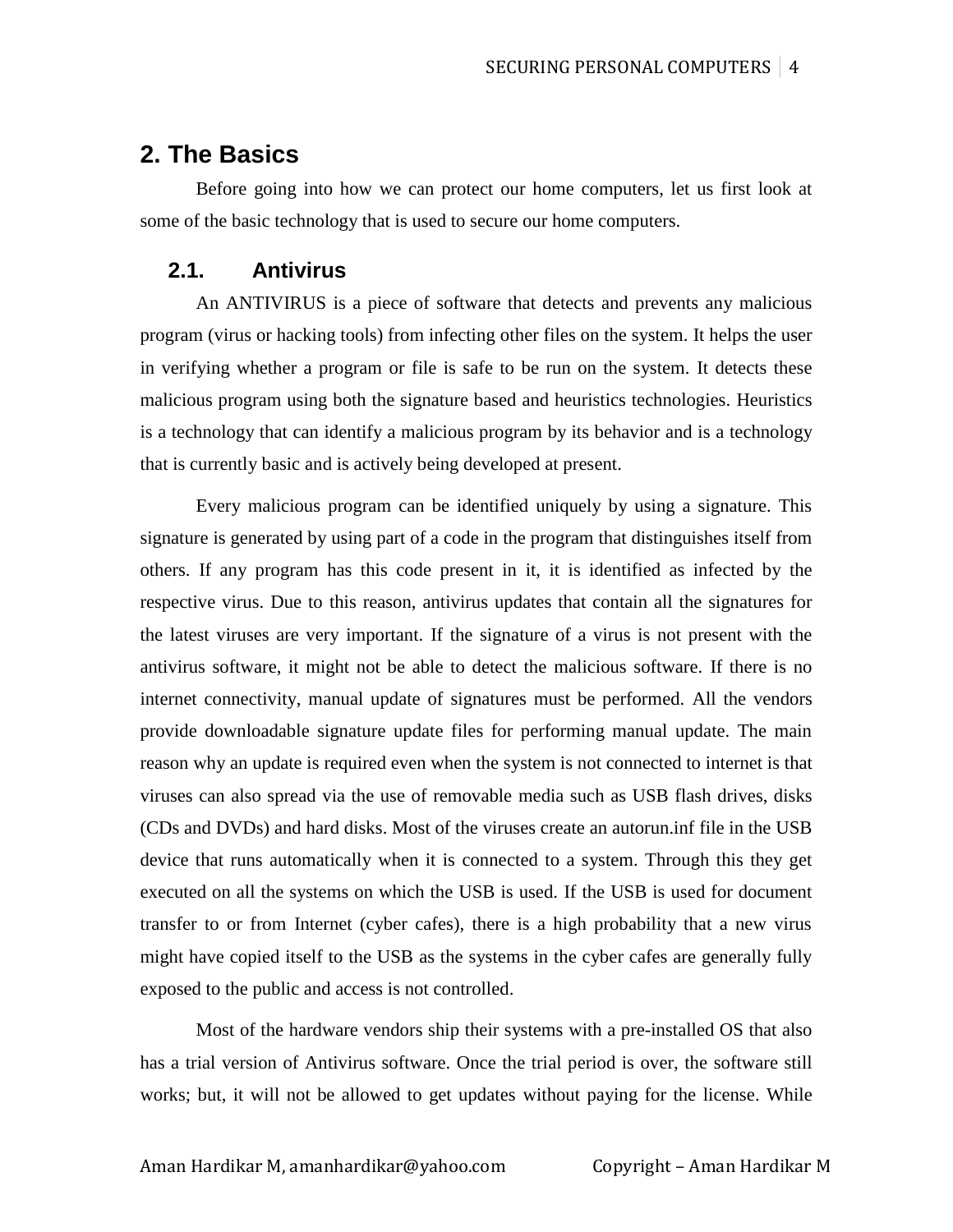some folks try and make do with pirated (illegal) antivirus software, they are usually still unsafe as most of the time the antivirus vendor blacklists (blocks) the pirated license keys. So, when the antivirus software contacts the vendor site for updates, the pirated key is detected and the license is withdrawn. This blocks all the necessary program and signature updates.

There are few antivirus vendors who offer their software free for personal or home use. They are the same as the commercial products but without the bundled features. Some of the software that are available for free is listed in the below table along with the URL from where they can be download.

| <b>PRODUCT</b>                         | <b>REMARKS, DOWNLOAD URL</b>                                     |  |  |  |  |
|----------------------------------------|------------------------------------------------------------------|--|--|--|--|
| MICROSOFT WINDOWS (2000, XP, VISTA, 7) |                                                                  |  |  |  |  |
| Comodo                                 | http://www.comodo.com/home/internet-security/free-internet-      |  |  |  |  |
| Internet                               | security.php                                                     |  |  |  |  |
| <b>Security</b>                        |                                                                  |  |  |  |  |
| <b>Avira Antivir</b>                   | http://www.free-av.com/en/download/index.html                    |  |  |  |  |
| <b>AVG</b>                             | http://free.avg.com                                              |  |  |  |  |
| <b>Avast</b>                           | http://www.avast.com/eng/avast_4_home.html                       |  |  |  |  |
| <b>LINUX &amp; UNIX</b>                |                                                                  |  |  |  |  |
| <b>BitDefender</b>                     | http://www.bitdefender.com/PRODUCT-80-en--BitDefender-Antivirus- |  |  |  |  |
|                                        | Scanner-for-Unices.html                                          |  |  |  |  |
| <b>Avast</b>                           | http://www.avast.com/eng/avast-for-linux-workstation.html        |  |  |  |  |
| <b>AVG</b>                             | http://free.avg.com/ww-en/download?prd=afl                       |  |  |  |  |
| F-prot                                 | http://www.f-prot.com/products/home_use/                         |  |  |  |  |
| <b>APPLE MAC OSX</b>                   |                                                                  |  |  |  |  |
| <b>ClamAV</b>                          | http://www.clamxav.com/                                          |  |  |  |  |
| iAntiVirus                             | http://www.iantivirus.com/                                       |  |  |  |  |

*Table 1: Antivirus Software that are "Free for Personal Use"*

**Comodo Internet Security** is the only free security suite that is available for both 32bit and 64bit MS Windows home users. **BitDefender** is the only free Linux based antivirus software with an inbuilt GUI mode. The antivirus (anti-malware) that is now included in the latest version of Mac OS X is limited in functionality at present. So, it is recommended to install third party antivurus software for better security.

If a file is downloaded from a site that is not trusted, it can be scanned using multiple antivirus engines. Even if the antivirus installed on the system does not identify, the virus (if present) might still be detected by other antivirus software through this procedure. The following table gives few of the popular sites / services that can be used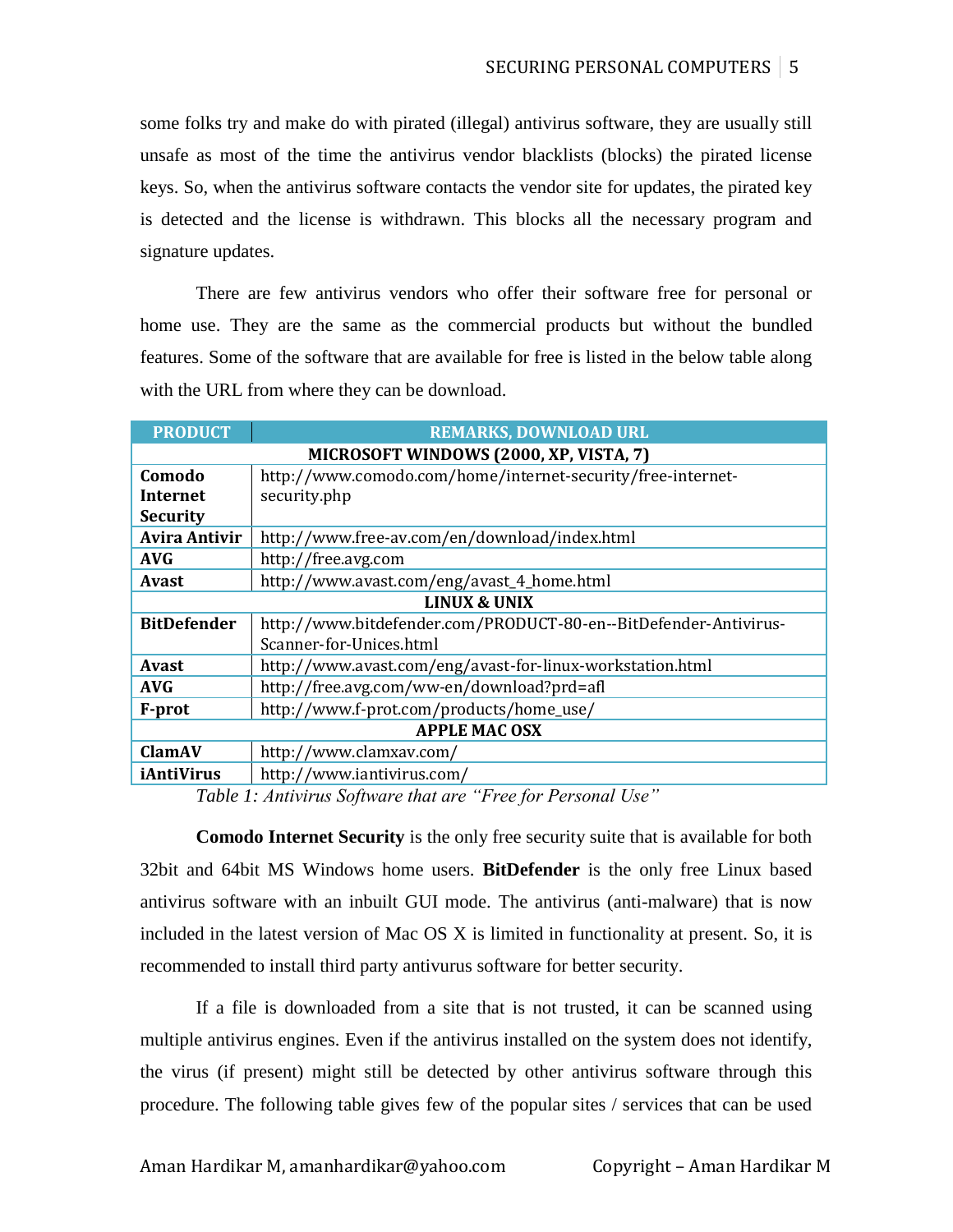for free. However, installation of multiple antivirus software is not recommended as it affects the stability of the system.

| <b>SERVICE</b>    | <b>URL</b>                                                                | <b>SERVICE</b>   | URL                      |  |  |  |  |
|-------------------|---------------------------------------------------------------------------|------------------|--------------------------|--|--|--|--|
| <b>VirScan</b>    | http://www.virscan.org                                                    | <b>Filterbit</b> | http://www.filterbit.com |  |  |  |  |
| <b>VirusTotal</b> | http://www.virustotal.com   <b>VirusScan</b>   http://virusscan.jotti.org |                  |                          |  |  |  |  |
| VirusChief        | http://www.viruschief.com   Virus.org                                     |                  | http://scanner.virus.org |  |  |  |  |
|                   | Novirusthanks   http://scanner.novirusthanks.org                          |                  |                          |  |  |  |  |

*Table 2: Free online multiple antivirus file scanning services (9-39 AV scanners)*

### **2.2. Firewall**

In the real world, a firewall is a barrier used to contain and prevent fire from spreading to adjacent areas. Similarly in the IT world, a FIREWALL is a device or software that prevents the spread of malicious traffic to adjacent networks. If the access is explicitly permitted / allowed, only then can traffic from the other side pass through the wall. This is achieved by the use of firewall rules. A rule is similar to a command issued to the firewall so that if the traffic meets the criteria of allowed traffic, only then it is permitted. So, a firewall is only as good as the rules that are set on it. An inbuilt firewall is present in most of the present day operating system. Microsoft ships its OS (MS Windows XP SP2 and higher) with a built-in firewall. But, the default settings reduce the security purpose of the firewall. Linux (most of the flavors) is shipped with IPTables, which is a strong firewall. But, configuration of these inbuilt firewalls is complex and requires advanced system level knowledge. For these reasons, additional firewall software installation is recommended. Gufw, Firewall Builder and system-config-firewall (redhat based) are few of the graphical firewall configuration utilities for configuring IPTables easily.

It is recommended to have a firewall on the system even though the network is protected by a network based firewall (mostly on the router). Both (network level and system/host based) firewalls complement each other and make the entire network secure. The following table gives few of the popular and efficient tools that are free for personal or home use.

| <b>PRODUCT</b>                         | <b>REMARKS, DOWNLOAD URL</b>                                     |  |  |  |  |
|----------------------------------------|------------------------------------------------------------------|--|--|--|--|
| MICROSOFT WINDOWS (2000, XP, VISTA, 7) |                                                                  |  |  |  |  |
| ZoneAlarm                              | http://www.zonealarm.com/security/en-us/anti-virus-spyware-free- |  |  |  |  |

Aman Hardikar M, amanhardikar@yahoo.com Copyright – Aman Hardikar M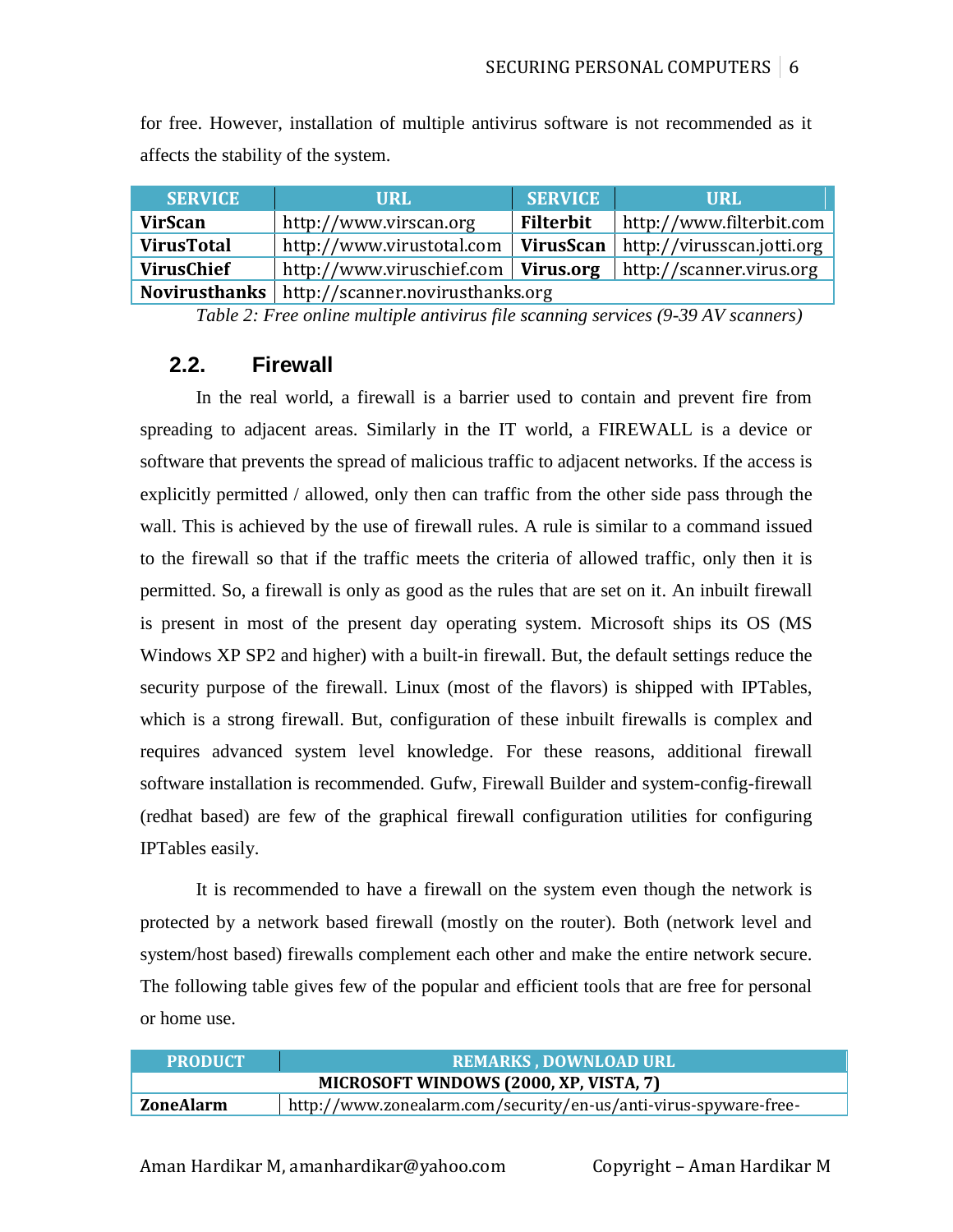| <b>Basic</b>                                     | download.htm                                                   |  |  |  |
|--------------------------------------------------|----------------------------------------------------------------|--|--|--|
| <b>Outpost</b>                                   | http://free.agnitum.com/                                       |  |  |  |
| <b>Online Armor</b>                              | http://www.tallemu.com/products-online-armor-free-overview.php |  |  |  |
| <b>LINUX &amp; UNIX (IPTables GUI Interface)</b> |                                                                |  |  |  |
| Gufw                                             | http://gufw.tuxfamily.org/index.html                           |  |  |  |
| <b>Firewall Builder</b>                          | http://www.fwbuilder.org/                                      |  |  |  |
| <b>APPLE MAC OSX</b>                             |                                                                |  |  |  |
| (Inbuilt)                                        | Has an inbuilt firewall with Graphical Interface               |  |  |  |

*Table 3: Firewall Software that are "Free for Personal Use"*

### **2.3. Sandbox / Virtualization**

A SANDBOX is a technology / software that create an isolated area on the system for the programs / process to run. Any program running inside the sandbox can only access resources that are available inside the sandbox. This helps in controlling the access of web browsers and restricting them to a predefined set of resources. So, when a virus infection or a hacking attempt happens, it is controlled inside the sandbox. When such an event is identified, the sandbox can be destroyed erasing all the traces of the malicious program that have entered the sandbox. A new sandbox can be created and used as normal.

VIRTUALIZATION is a technology / software that create a simulated environment like simulated computer or network. Any program running in the simulated environment behaves the same way if were run on an actual environment (actual computer). The simulation is controlled by the software installed on the main operating system of the host computer and is not visible to any programs that are running in the simulated environment. So, when a virus infection or a hacking attempt happens, it is controlled inside the simulated computer and is prevented in most of the cases from spreading to other areas on the system. The virtual stores that host virtual computers or accounts can be destroyed, if they get infected. New virtual stores can be created and used as normal.

The following tables lists products that help home users in reducing/mitigating the risk from a majority of the web based attacks, both the old known ones and the new unknown ones using the technologies discussed above.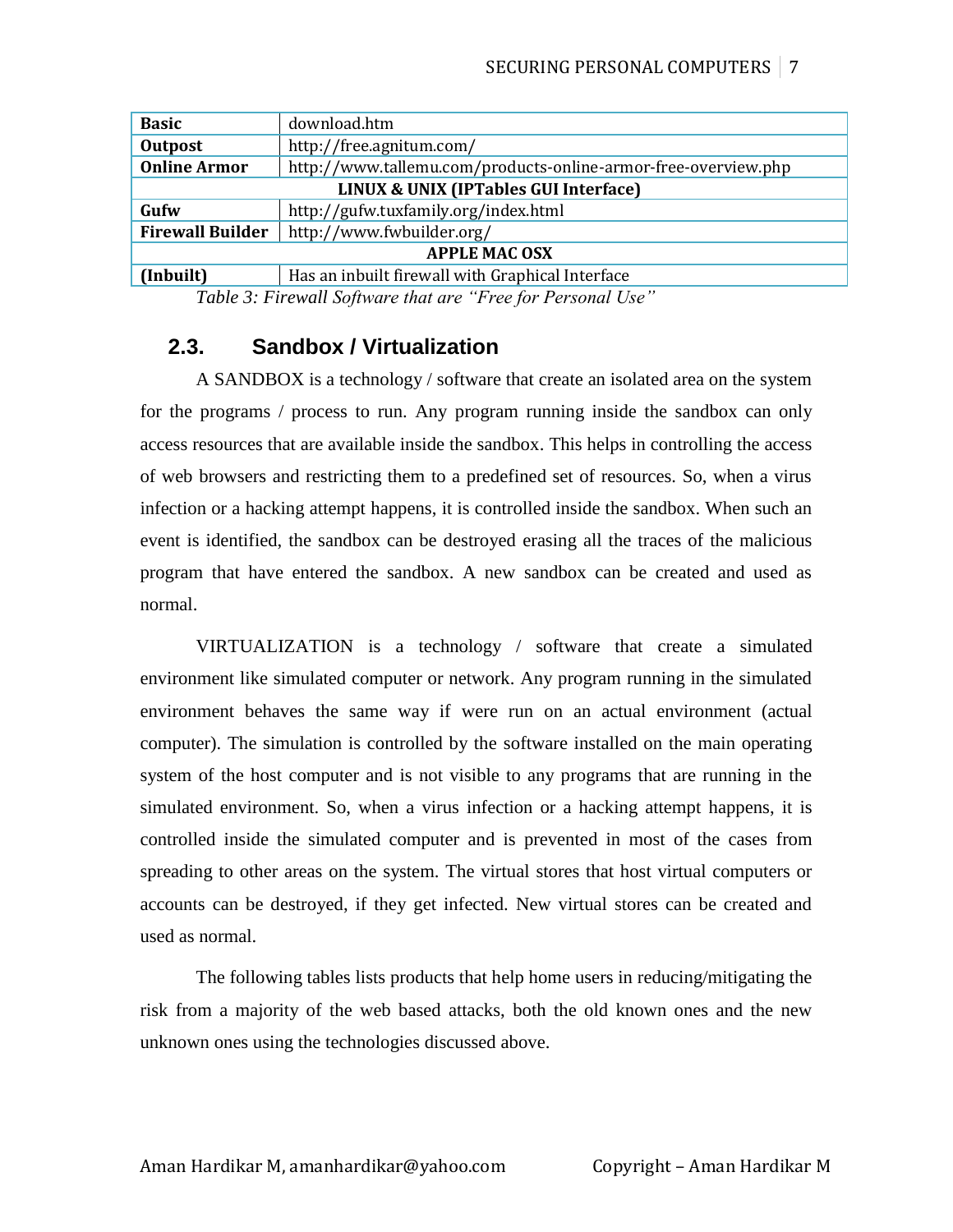| <b>PRODUCT</b>                | <b>REMARKS, DOWNLOAD URL</b>                                                  |  |  |  |  |  |
|-------------------------------|-------------------------------------------------------------------------------|--|--|--|--|--|
|                               | MICROSOFT WINDOWS (2000, XP, VISTA, 7)                                        |  |  |  |  |  |
| <b>SafeSpace</b>              | User friendly; .Net Framework 2.0 required                                    |  |  |  |  |  |
|                               | http://www.artificialdynamics.com/content/products/register-<br>personal.aspx |  |  |  |  |  |
| Sandboxie                     | Supports only 32-bit; User friendly; Simplest of all                          |  |  |  |  |  |
|                               | http://www.sandboxie.com/index.php?DownloadSandboxie                          |  |  |  |  |  |
| RVS2010 Home                  | Very technical                                                                |  |  |  |  |  |
|                               | http://www.returnilvirtualsystem.com/rvs-home-free                            |  |  |  |  |  |
|                               | <b>LINUX &amp; UNIX</b>                                                       |  |  |  |  |  |
| <b>Plash</b>                  | http://plash.beasts.org                                                       |  |  |  |  |  |
| <b>Sandbox</b>                | Available in Fedora 12 (command line) - Uses SELinux                          |  |  |  |  |  |
| <b>APPLE MAC OSX</b>          |                                                                               |  |  |  |  |  |
| (Inbuilt)                     | Has an inbuilt GUI application called "Sandbox"                               |  |  |  |  |  |
| 7011 1011 001 1. UT OD 111 11 |                                                                               |  |  |  |  |  |

*Table 4: Sandbox Software that are "Free for Personal Use"*

| <b>PRODUCT</b>                         | <b>REMARKS, DOWNLOAD URL</b>           |  |  |  |  |  |
|----------------------------------------|----------------------------------------|--|--|--|--|--|
| MICROSOFT WINDOWS (2000, XP, VISTA, 7) |                                        |  |  |  |  |  |
| <b>VMWare</b>                          | http://www.vmware.com/products/player/ |  |  |  |  |  |
| <b>VirtualBox</b>                      | http://www.virtualbox.org/             |  |  |  |  |  |
| <b>LINUX &amp; UNIX</b>                |                                        |  |  |  |  |  |
| Xen                                    | http://www.xen.org/                    |  |  |  |  |  |
| <b>VMWare</b>                          | http://www.vmware.com/products/player/ |  |  |  |  |  |
| <b>VirtualBox</b>                      | http://www.virtualbox.org/             |  |  |  |  |  |
| <b>APPLE MAC OSX</b>                   |                                        |  |  |  |  |  |
| <b>VirtualDov</b>                      | http://www.virtualkov.org/             |  |  |  |  |  |

**VirtualBox** http://www.virtualbox.org/

*Table 5: Virtualization Software that are "Free for Personal Use"*

## **2.4. Software Version Checker**

SOFTWARE VERSION CHECKER tools are software that identify the applications/programs that is installed on a computer and lists all the software that is outdated or unpatched along with the link to the updated newer version of the software. They do this by creating the list of software and their version and comparing this list against the available list of software. If an earlier version is found, this tool adds it to the report along with the link to the updated or patched version of that software. Few software tools go beyond giving just links and give information regarding the level of threat, step-by-step procedures for installation.

Most of the malware and hacking attacks are performed by exploiting outdated and unpatched software. Due to this reason if the software is not updated, it can be exploited. Once the software running on the system get exploited, the virus or hacker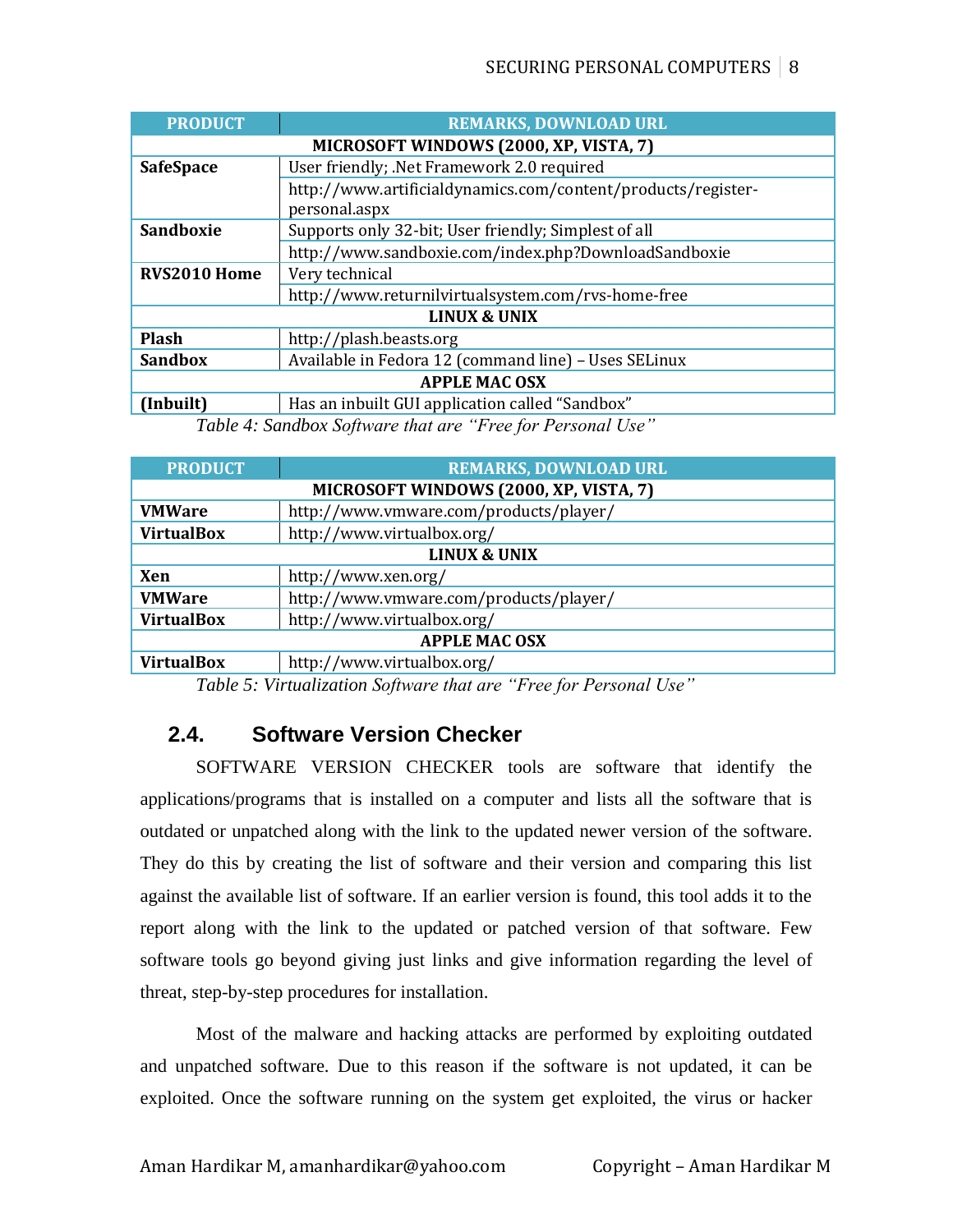gains control (by getting the permission level of the user logged in, which is usually administrator level) of the system and can then install other malicious code.

The main or critical part of any home computer is the Operating System or OS. Most of the operating systems come installed with their own OS update tools and these updates are very important for an OS from a security and functionality point of view. The OS must be patched immediately if any high security patches are released. In Microsoft Windows, "Windows Update" is one such tool. Linux update tools vary according to the flavour of the Linux distribution. Mac OS X can be updated using the Software Update tool in the operating system. Linux update tools also install the updates available for other non-system software programs/applications that are installed.

| Below is a list of few tools that help in version checking of the installed software. |
|---------------------------------------------------------------------------------------|
|                                                                                       |

| <b>PRODUCT</b>          | <b>REMARKS, DOWNLOAD URL</b>                        |  |  |  |  |  |
|-------------------------|-----------------------------------------------------|--|--|--|--|--|
|                         | MICROSOFT WINDOWS (2000, XP, VISTA, 7)              |  |  |  |  |  |
| <b>FileHippo</b>        | Very simple to use; .Net Framework 2.0 required     |  |  |  |  |  |
| <b>Update Checker</b>   | http://www.filehippo.com/updatechecker/             |  |  |  |  |  |
| <b>Secunia PSI</b>      | Very technical and detailed                         |  |  |  |  |  |
|                         | http://secunia.com/vulnerability_scanning/personal/ |  |  |  |  |  |
| <b>TechTracker</b>      | http://www.cnet.com/techtracker/                    |  |  |  |  |  |
| <b>LINUX &amp; UNIX</b> |                                                     |  |  |  |  |  |
| (Inbuilt)               | APT (Ubuntu, Debian) YUM (Red Hat, Fedora, SuSE)    |  |  |  |  |  |
| <b>APPLE MAC OSX</b>    |                                                     |  |  |  |  |  |
| (Inbuilt)               | Uses "Software Update" for updating software        |  |  |  |  |  |

*Table 6: Software Version Checkers that are "Free for Personal Use"*

## **2.5. Secure Browser (Add-ons & Toolbars)**

Some of the browsers have built-in feature for private browsing that do not store any browsing related information for the session they are enabled. It is called InPrivate in Internet Explorer, Private Browsing in Firefox and Incognito in Chrome. When private browsing is enabled, no information related to the site browsed (like history, cookies) are stored making it safe for sites with sensitive information like e-banking and e-trading.

Plugins in Firefox make it more secure than most of the other browsers. But, some of the plugins can also be malicious. So, it is recommended to only install plugins from a trusted site like Mozilla.org. Use of older plugins is also not recommended as bugs/vulnerabilities found in them can be exploited. Internet (Web) has become a major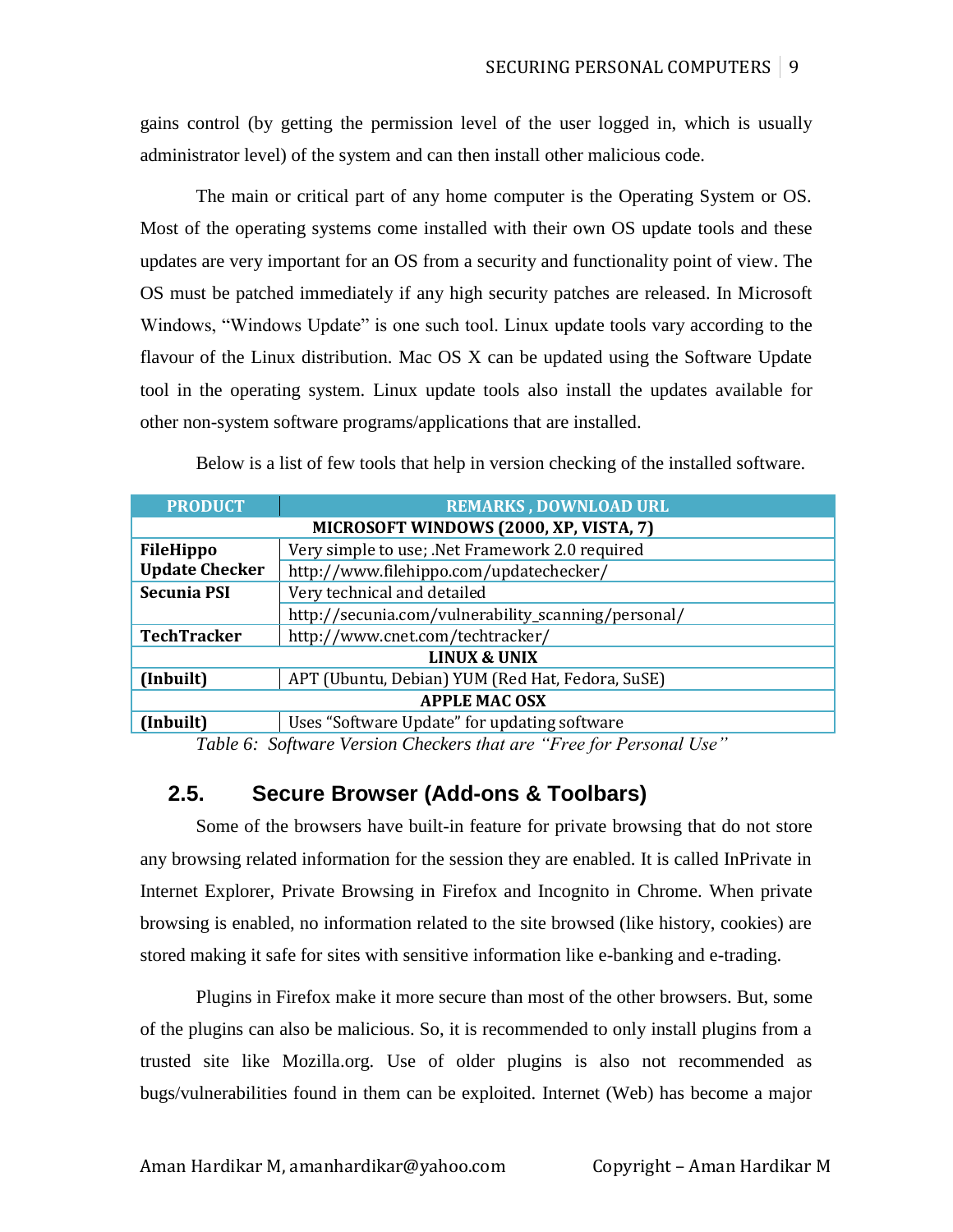medium for distribution of malware. Browsing an infected web site is enough to lose sensitive information and also get infected. Most of the infection through web browsing happens through running active content (javascript, java and flash). "NoScript" plugin available at http://noscript.net/ blocks all the active content (javascripts, java, flash and other plugins) in a website unless they are permitted by the user. "Flashblock" is another plugin similar to NoScript that can block all flash based content unless permitted.

There is another class of software (addons/plugins/toolbars) that helps a user in identifying malicious websites and browse the web safely. They achieve this by marking sites as safe or unsafe and are displayed to the user when the user tries to visit the site. The sites are marked accordingly by the vendors who test them periodically for any malicious content.

| <b>SOFTWARE</b>                 | <b>URL</b>                                                   |
|---------------------------------|--------------------------------------------------------------|
| <b>McAfee SiteAdviser</b>       | http://www.siteadvisor.com/                                  |
| <b>Web Of Trust</b>             | http://www.mywot.com/                                        |
| <b>Finjan SecureBrowsing</b>    | http://securebrowsing.finjan.com/                            |
| <b>Browser Defender Toolbar</b> | http://www.browserdefender.com/download/                     |
|                                 | Table 7: Freeware Add-ons/Plugins/Toolbars for safe browsing |

*Table 7: Freeware Add-ons/Plugins/Toolbars for safe browsing*

### **2.6. Other Miscellaneous Tools / Software**

#### **2.6.1 Secure Data Store**

One of the most important security feature required is a place to store all confidential data, similar to bank lockers in real life. This can be achieved by using a software called "TrueCrypt" that is available for Windows, Linux and Mac operating systems. It creates an encrypted volume from either a file or a partition or a device like USB drive / hard disk that can be used to store all sensitive data. It is very easy to use and has a simple GUI. It is available at http://www.truecrypt.org/

#### **2.6.2 Secure Browser Password Management**

The common problem faced by many users today is the password compromise. This partly happens as the users stores his/her credentials on the browser using the save password feature of the browser. With a login in a number of web sites, it is difficult to remember all the passwords on each of those sites. Due to this reason, most of the users save the passwords on the browser. This can increase the risk of password compromise through the use of scripts. To help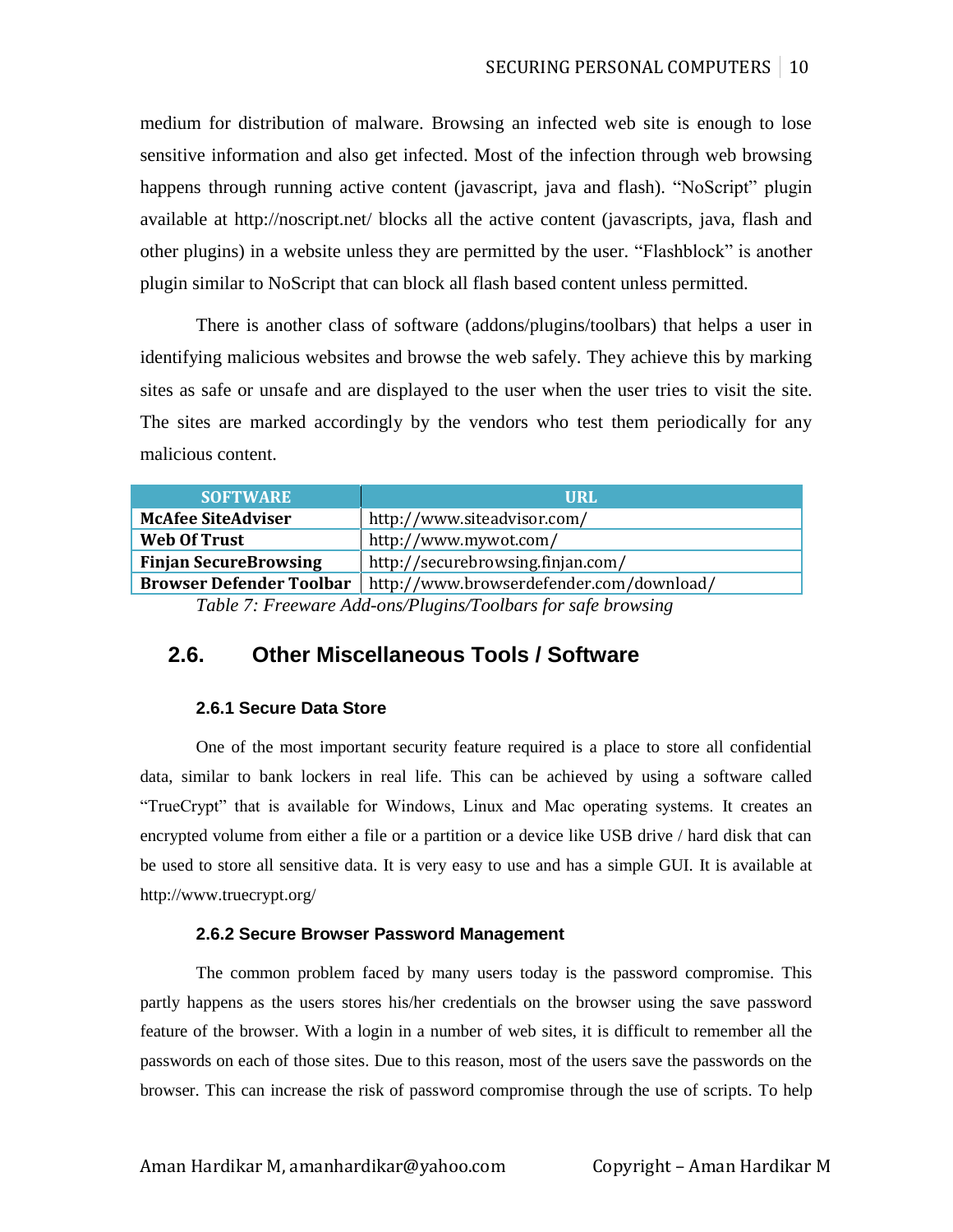reduce the risks from saving the passwords, a plugin called "Secure Login" is created. It is a Firefox plugin that integrates with password management feature on the browser and can mitigate some of the attacks by using whilelisting of sites for which scripts are allowed. It is available at https://addons.mozilla.org/en-US/firefox/addon/4429.

#### **2.6.3 Anti-Keylogger Techniques**

If trough an unfortunate event the system gets compromised, a key logger is installed in most of the cases. It is a software to capture all the activities on the system. Few of the malware are specifically designed to install a key logger that only monitors activity related to a particular event (like when the user does any ebanking on the system). The activity stored is then sent to the attacker. This software is one of the main tools used for password compromise. To mitigate this risk, a software called "KeyScrambler Personal" can be used. This software randomizes the characters in the sensitive areas during input, so that the keyloggers will only be able to capture the garbage. It is available at http://www.qfxsoftware.com/Download.htm. It is only available for Windows OS.

#### **2.6.4 Parental Control**

Parental control is a major concern due to the amount of unrestricted adult oriented content on the Internet. The following table (Table 8) lists some of the free software that are available to help parents control the access of content available to their children. Firefox plugins like Glubble (http://www.glubble.com) and Procon (http://procon.mozdev.org/) also help in parental control. Sites like Family Online Safety Institute [\(http://www.fosi.org\)](http://www.fosi.org/), Cybersmart [\(http://cybersmart.gov.au\)](http://cybersmart.gov.au/) and software like Kidrocket (http://kidrocket.org) hosts lot of resources that help in good cyber parenting.

| <b>SOFTWARE</b>             | URL                                |
|-----------------------------|------------------------------------|
| <b>Parental Control Bar</b> | http://www.parentalcontrolbar.org/ |
| K9 Web Protection           | http://www1.k9webprotection.com/   |
| <b>SafeFamilies</b>         | http://www.safefamilies.org/       |

*Table 8: Free Software/Add-ons/Plugins/Toolbars for parental control*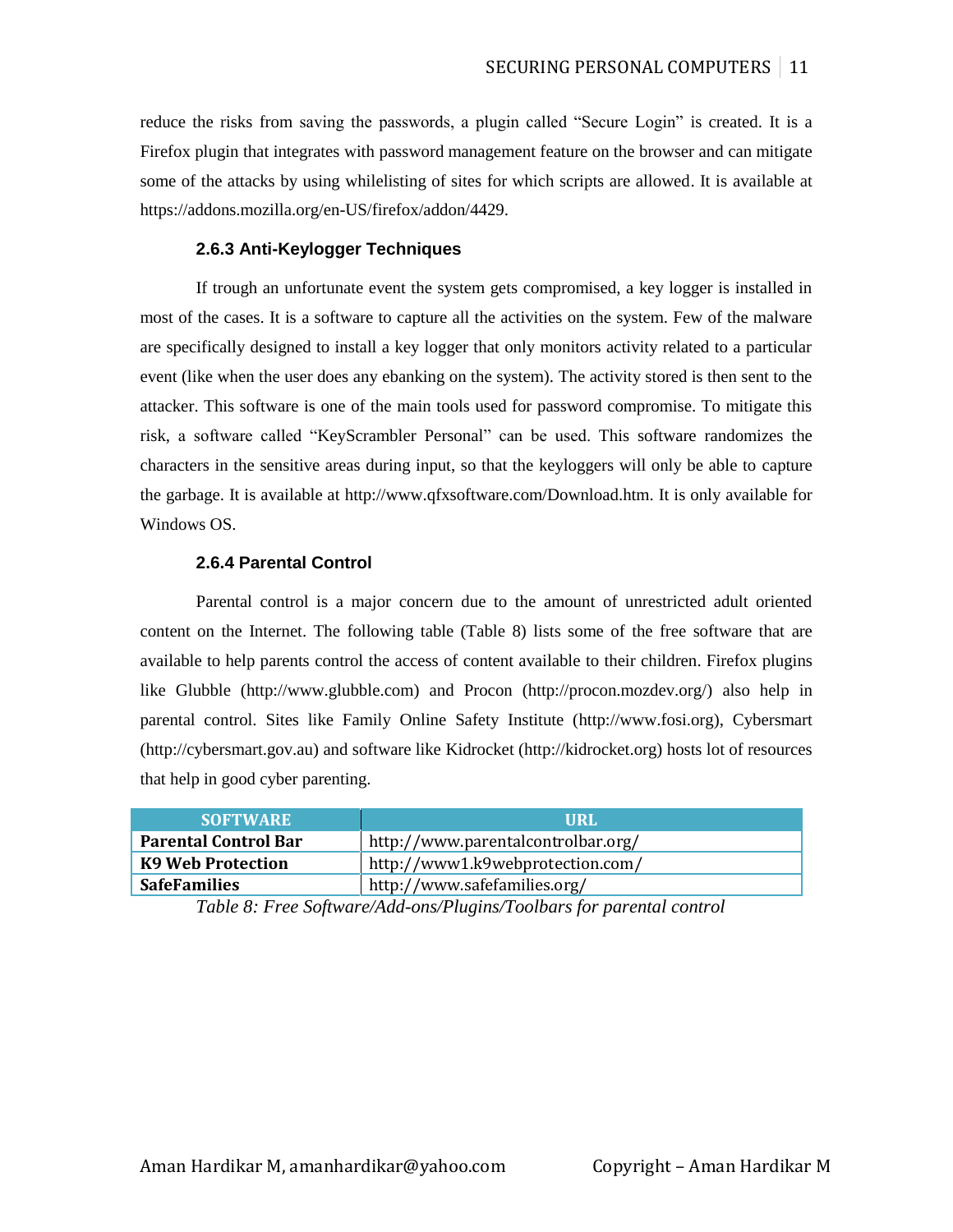# **3. The Setup**

As discussed in the above section, we will be securing the home computer using the above mentioned software tools, namely, antivirus, firewall, sandbox, software version checker and by securing the browser and sensitive information.



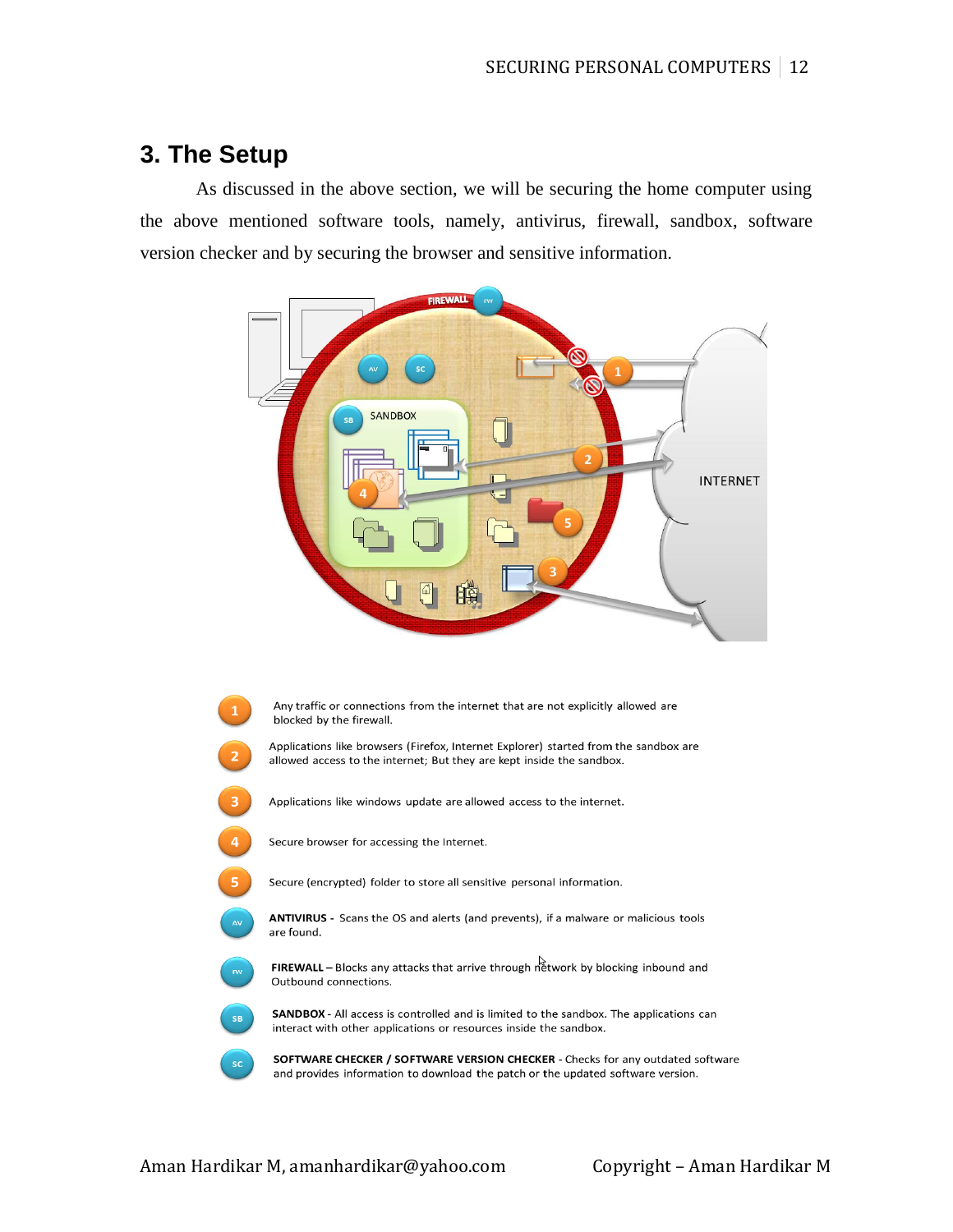|                              |  |  |  |  |  | The following table gives an example selection from the list of previously |
|------------------------------|--|--|--|--|--|----------------------------------------------------------------------------|
| discussed security software. |  |  |  |  |  |                                                                            |

| <b>ANTIVIRUS</b>                       | <b>FIREWALL</b>     | <b>SANDBOX/</b><br><b>VIRTUALIZATION</b> | <b>SOFTWARE</b><br><b>CHECKER</b> |  |  |  |  |
|----------------------------------------|---------------------|------------------------------------------|-----------------------------------|--|--|--|--|
| MICROSOFT WINDOWS (2000, XP, VISTA, 7) |                     |                                          |                                   |  |  |  |  |
| Avira Antivir                          | <b>Online Armor</b> | SafeSpace                                | Secunia PSI                       |  |  |  |  |
| <b>LINUX &amp; UNIX</b>                |                     |                                          |                                   |  |  |  |  |
| Bitdefender                            | IPTables/Gufw       | Plash                                    | (Inbuilt)                         |  |  |  |  |
| <b>APPLE MAC OSX</b>                   |                     |                                          |                                   |  |  |  |  |
| iAntiVirus                             | (Inbuilt)           | (Inbuilt)                                | (Inbuilt)                         |  |  |  |  |

*Table 9: Combination of products – Example Selection*

Vendor sites and other community sites like Youtube can help in understanding the installation and usage of the selected software. Few of the software in the above list are easy to use, but present less information. They are good for home users who are not tech savvy and who cannot understand most of the information displayed. Few of the software in the list are very technical and need a medium knowledge of computers to understand the information displayed. They are complex and are not intended for home users with basic computer skills. The respective table in "The Basics" section (section 2, tables 1 to 7) above gives information/remarks about few of the software listed.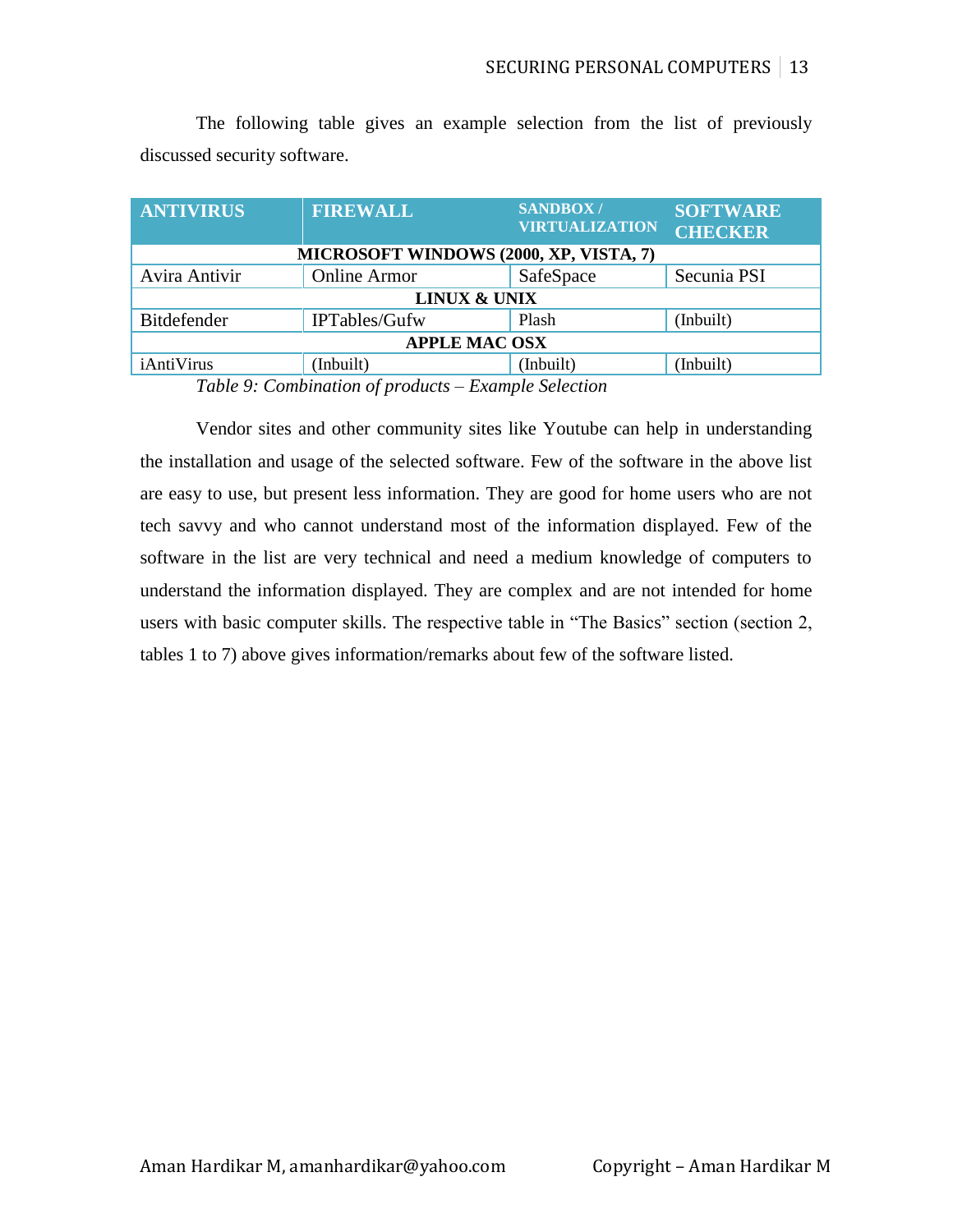The following table summarizes the various attacks that can happen and the way various security tools discussed protect the system from these attacks.

| <b>ATTACK SOURCE</b>                                                     | <b>ATTACK</b>                       | <b>PROTEC</b><br><b>TION</b> | <b>EXPLANATION</b>                                                                                                |
|--------------------------------------------------------------------------|-------------------------------------|------------------------------|-------------------------------------------------------------------------------------------------------------------|
| <b>USB Devices, MP3</b><br>Players and other<br><b>USB</b> based devices | Malware<br>(Virus)<br>Infection     | Antivirus                    | Repairing, deleting or blocking access to<br>malware or infected files                                            |
| CDs, DVDs and<br>other personally<br>created media                       | Malware<br>(Virus)<br>Infection     | Antivirus                    | Repairing, deleting or blocking access to<br>malware or infected files                                            |
| Hard disks (external<br>or internal)                                     | Malware<br>(Virus)<br>Infection     | Antivirus                    | Repairing, deleting or blocking access to<br>malware or infected files                                            |
| Network (LAN)                                                            | Malware<br>(Virus)                  | Antivirus                    | Prevents infected remote files or processes<br>from executing or running on the system                            |
|                                                                          | Infection                           | Firewall                     | Reduces infection from worms (kind<br>of<br>malware) by blocking their traffic coming<br>from the network         |
|                                                                          |                                     | Software<br>Checker          | Reduces infection from worms that infect<br>computers by exploiting vulnerable software<br>running on the system. |
|                                                                          | Hacking                             | Antivirus                    | Identifies and prevents the execution of<br>hacking tools                                                         |
|                                                                          |                                     | Firewall                     | Prevents most of the attacks by blocking the<br>ports                                                             |
|                                                                          |                                     | Software<br>Checker          | Reduces the risk of getting hacked by<br>reducing the number of vulnerable software<br>running on the system.     |
|                                                                          | Stealing<br>personal                | Antivirus                    | Identifies and prevents malicious software<br>from execution                                                      |
|                                                                          | information                         | Firewall                     | software<br>from<br>sending<br>Prevents<br>any<br>information or connecting to non-permitted<br>servers           |
| Web Browsing                                                             | Malware<br>(Virus)                  | Antivirus                    | Identifies and prevents execution of some of<br>the malicious scripts                                             |
|                                                                          | Infection                           | Sandbox                      | Reduces the infection to the scope/area of the<br>sandbox                                                         |
|                                                                          | Hacking                             | Sandbox                      | Reduces the availability of system resources<br>that can be exploited                                             |
|                                                                          | Stealing<br>personal<br>information | Sandbox                      | Reduces the access of information available<br>to applications inside the sandbox                                 |

*Table 10: Various attacks and the protection mechanisms*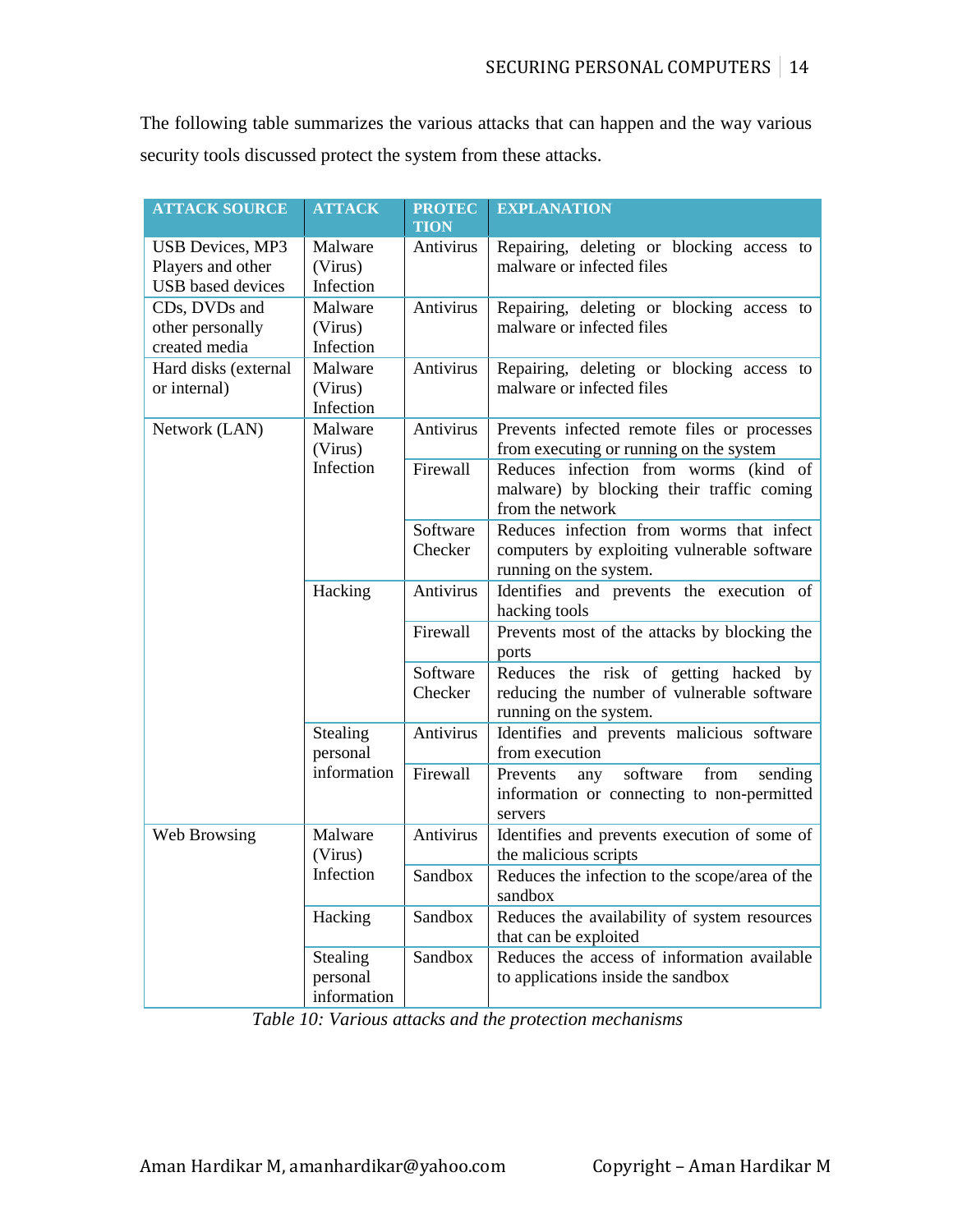# **4. Conclusion**

This paper gives the minimum set of tools required to secure your computer.

There are many other specific tools to protect against other threats such as infection from malicious sites, detection of malware (like rootkits and bots). But, most of the threats arising due to a network (internet) connection can be mitigated using the software/tools discussed. These tools increase the number of layers of protection making it hard to break into the system.



Staysafeonline (http://www.staysafeonline.info) and thinkuknow (http://www.thinkuknow.co.uk) are few of the web sites that help general computer users in using their computers efficiently, securely and responsibly.

The home users who are able to understand and implement these to protect their systems should help other home users in securing their system and make them security aware. This helps us all to enjoy a safe and peaceful use of computers and the related information technology.

### **BEST PRACTICES FOR SECURING HOME COMPUTERS**

- 1. Install the above discussed security tools (antivirus, firewall, sandbox and software version checker).
- 2. Update Antivirus signatures regularly. Update manually if there is no internet connectivity to the system.
- 3. Update all the software installed on the system with relevant updates and patches. Use OS update tool (For example, Windows Update for Windows) to update the OS. Run software checker and update any outdated installed software.
- 4. Backup required documents from the sandbox to a folder on the system regularly.
- 5. Use different browsers for general internet browsing and sensitive internet browsing (like e-banking, online shopping, e-trading...). It is recommended to always use sandboxed application for general internet browsing.